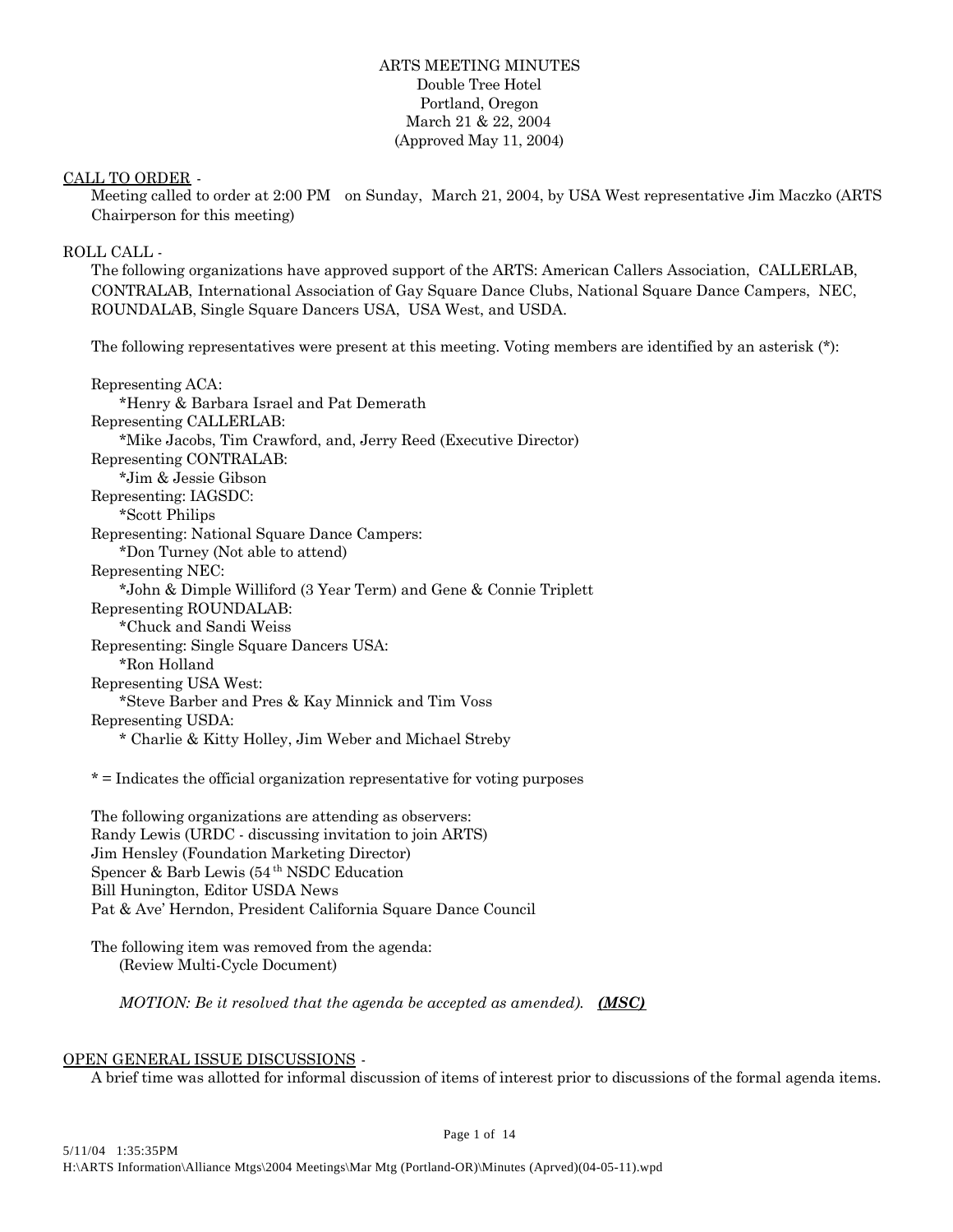#### MISCELLANEOUS REPORTS - The following reports were presented:

#### Finance Report -

The following individual and association donations to the alliance have been received since the October 2003 meeting:

Kitty & Charlie Holley donated \$100.00 Lyle & Jean Beck donated \$100.00 Square Dance Association of San Diego County, Inc donated \$100.00

The following Governing Board Members have made donations:

CALLERLAB donated \$500.00 in 2003 CONTRALAB donated \$100.00 in 2003 IAGSDC donated \$350.00 (At this meeting) NEC donated \$1,000.00 (At this meeting) ROUNDALAB donated \$350.00 USA West donated \$250.00 in 2003 USDA donated \$1,000.00 in January 2004 Single Square Dancers USA donated \$250.00 in October 2003

Possible future donations:

Chuck and Sandi Weiss reported the "STAR" organization may be making a substantial donation, possibly as much as \$5,000.00

#### Treasures Report: (Attachment 1)

Jim Maczko, Acting Treasurer, submitted a financial report which is attached. The report included the following:

Total Income Received to date: \$6,185.77 Total Expenses to date \$2,437.46 Current Account Balance \$3,748.31

Reports from past meetings:

Copies of the minutes of the following meetings are available Fall 2002 ARTS Planning Meeting (Cocoa Beach, FL) January 2003 ARTS Alliance Meeting (Falls Church, VA) June 2003 ARTS Alliance Meeting (Oklahoma City, OK) October 19-20, 2003 ARTS Alliance Meeting (Orlando, FL)

#### Phoenix Plan Information

Jim Hensley, CALLERLAB Foundation Marketing Director, presented information on the status and progress of the CALLERLAB Foundation Marketing Plan known as the "Phoenix Plan." This marketing plan is a long range three phase plan approved by the foundation in April 2000 and implemented shortly thereafter. One of the goals of Phase One was the creation of an entity such as The ARTS alliance his presentation included information from the market research conducted by the CALLERLAB Foundation, the Focus Group surveys, and other marketing information from the Foundation. Phase Two of the Phoenix Plan includes searching for fund rasing, sponsorship, and grants. Jim also provided information about the possibility of fund raising on E-bay and other fund raising ideas.

Confirm Actions by the ARTS Board Since the Last Meeting - (Attachment 2)

This item concerns a discussion and vote to confirm the action taken by the ARTS Governing Board since the October 2003 meeting. The attached list of these actions needs to be reviewed and confirmed.

*MOTION: Be it resolved that the actions taken by the ARTS Governing Board since the October 2003 meeting be confirmed. (MSC)*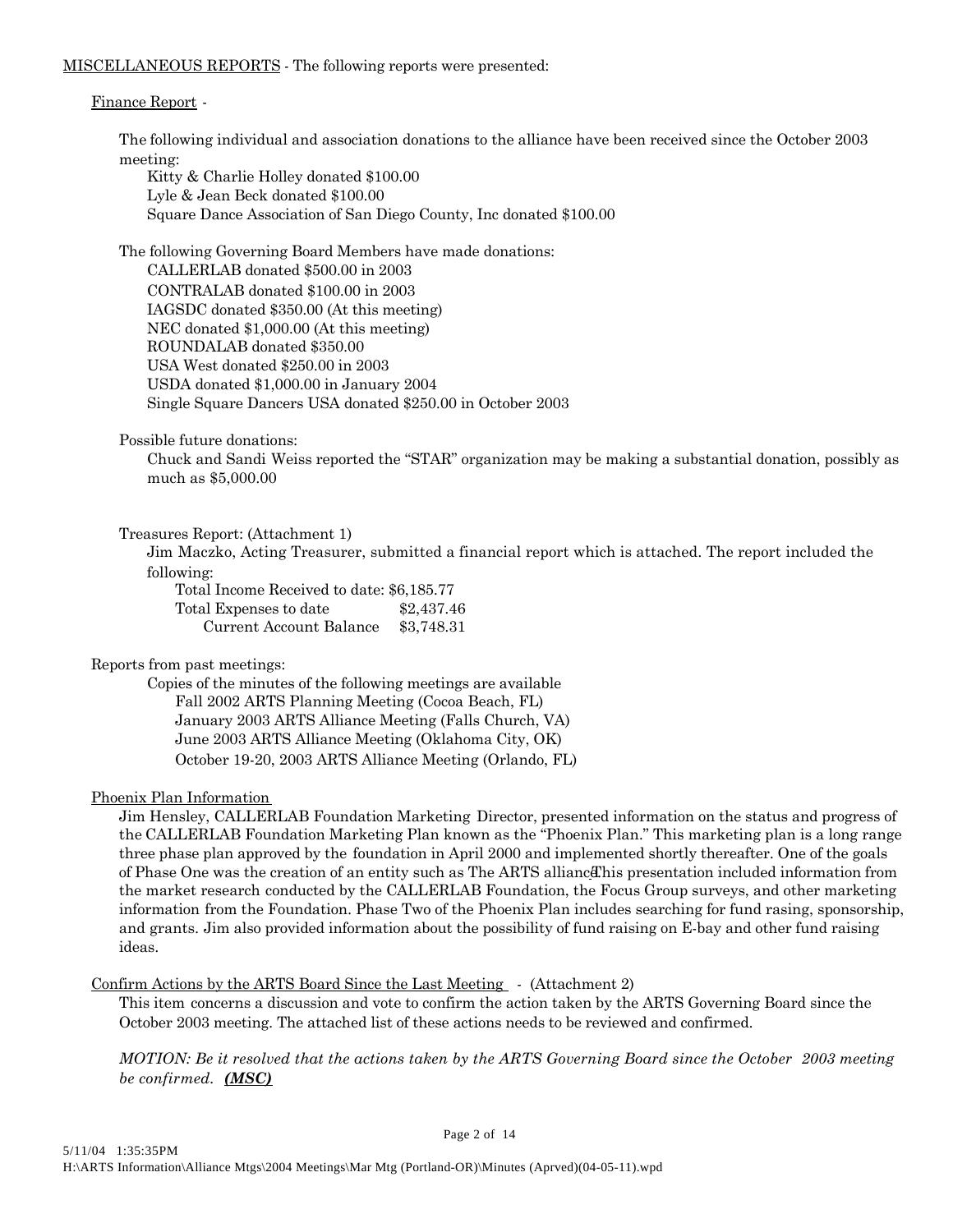In accordance with North Carolina law for Non-Profit Corporations, the following Motion was proposed, discussed and voted on:

*MOTION: Be it resolved that at each meeting the actions taken by the ARTS Governing Board since the previous meeting will be confirmed. (MSC)*

#### OLD BUSINESS -

#### Other Organizations to Join the ARTS - (FYI)

This item involves adding other organizations to the ARTS Alliance. During the October 2003 meeting the Single Square Dancers USA and the National Square Dance Campers were approved for membership on the Governing Board. Both organizations have joined the ARTS.

An invitation was sent to the Universal Round Dance Council (URDC) on July 21, 2003 and a second invitation was sent on September 13, 2003. The organization is reportedly interested in joining, however, a final decision has not been made. If the URDC does vote to join, the organization will join as a member of the Governing Board as provided for by an earlier MOTION approved by the ARTS Governing Board. A decision may be made by June/July 2004. The URDC will be contacted to ask about the status of their discussions.

Discussion also included the Canadian Square & Round Dance Council. Discussion resulted in the following MOTION:

*MOTION: Be it resolved that the Canadian Square & Round Dance Council be invited to join the ARTS as a member of the Governing Board (MSC)*

#### Bylaws - (FYI)

This item consists of the Bylaws as approved by ARTS LOG 03-1110-01, approved December 18, 2003. The final version of the Bylaws is available. During the October 2003 meeting a MOTION was approved that the Universal Round Dance Council (URDC) would be included in the Governing Board upon receipt of a request from the organization to join the

#### Articles Of Incorporation - (FYI)

This item consists of the Articles Of incorporation. The draft of the articles were approved by ARTS LOG 03-1030- 001, approved November 9, 2003. Final version of the Articles of incorporation were reported by Jim Maczko on December 14, 2003. The report from Jim and the final version of the articles are available.

#### Dues -

A MOTION was approved at the June 2003 meeting that each organization would be encouraged to make a donation to the ARTS to help fund startup costs. The following organizations have made a donation: 1) CALLERLAB, 2) CONTRALAB, 3) IAGSDC, 4) NEC, 5) ROUNDALAB, 6) Single Square Dancers, 7) USDA, and 8) USA West. The National Square Dance Campers have approved a donation of \$100.

#### Ad-Hoc Committee Reports -

#### Finance Ad-Hoc

#### Recognition of Donors

The committee reported that a certificate and letter are provided to donors which are not on the Governing Board. There was discussion of the use of the term "partners is progress" on the certificate. There was also some discussion of how to administer continuing Individual and Association memberships. This discussion included the possibility of using an online process for donations. No further action was taken at this time. Discussion of this item resulted in the following MOTION:

*MOTION: Be it resolved that the Finance Ad-Hoc Committee develop proposed process and procedures for membership issues; to be ready for review at the June 2004 ARTS meeting. (MSC)*

#### Page 3 of 14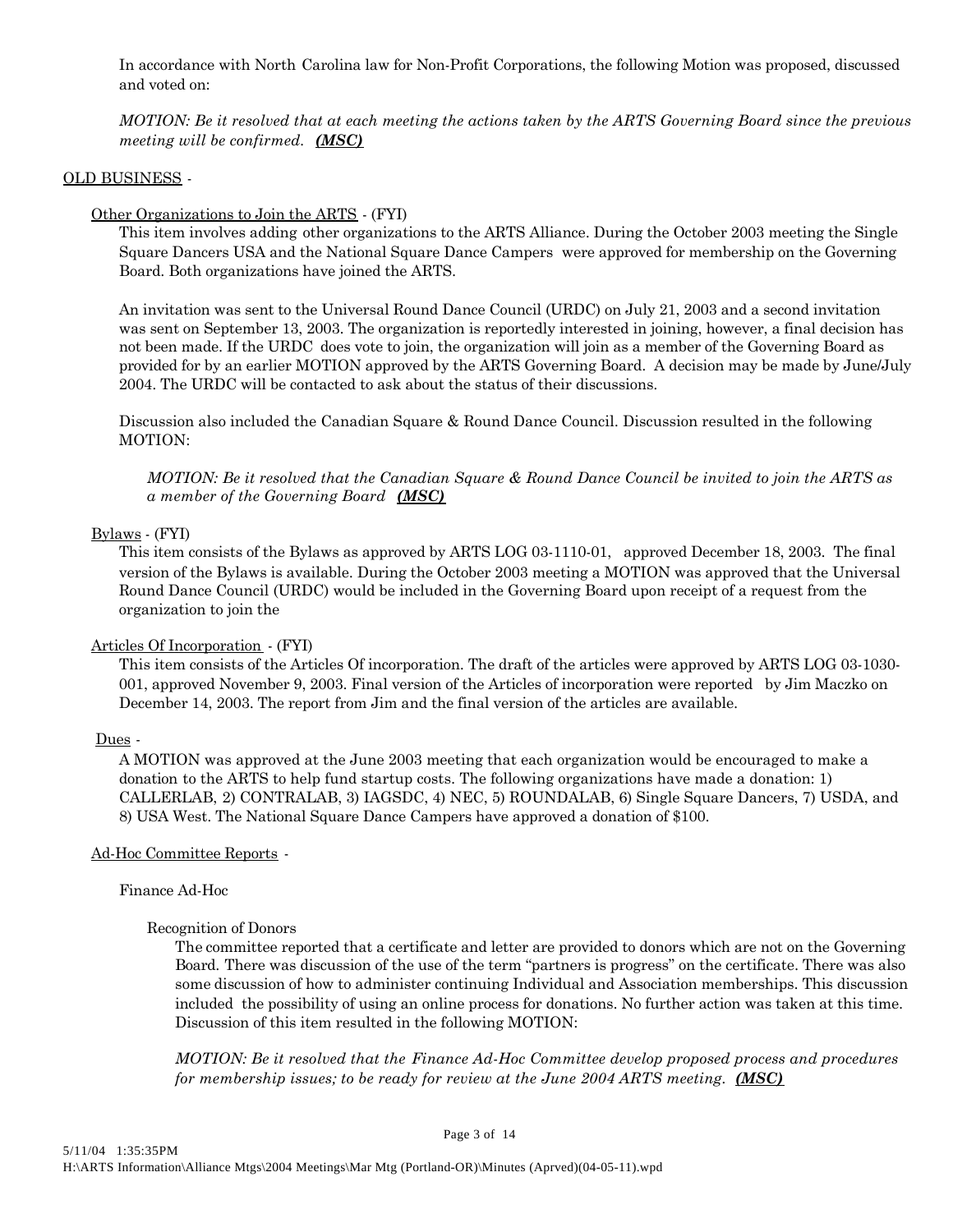IRS 501 (c)(3) Application Documentation

This item concerns an application to the IRS for 501(c)(3) tax exempt non-profit corporation status. The application for IRS 501 (c) (3) status has been submitted. It is estimated that a decision will be made by May 2004.

# Publicity Ad-Hoc - Michael Streby, Chairman

The committee reported on the cost associated with establishing a toll free phone number in the USA. Options include an "866" phone number at costs ranging from \$1.00/month and 10 cents/minute to \$20.00/month and 4 cents/minutes. Considerable discussion of this item resulted in the following MOTION:

*MOTION: Be it resolved that the ARTS establish a toll free phone number at the rate of \$1.00/month and 10cents/minutes; the toll free number is to include "ARTS in the number; when activated the number will be set to ring in the residence of Lyle & Jean Beck. (MSC)*

The idea of creating a "How To" information pamphlet or document on the general topic of creating, marketing, and implementing Community Access Television products and shows was briefly discussed. It was agreed that no further action would be taken at this time.

Electronic Mailing List - Michael Streby, Chairman & Jim Weber, Co-Chairman

The committee has established an E-mail mailing list alliance @usda.org) for use by the ARTS representatives. The committee has also established a web site at *ARTS-Dance.org* The ARTS Web Site is hosted on the USDA Web Site. The committee asked members to review the web site and provide information for the web site. The committee will continue to work toward obtaining the web address "ARTS-Dance.com"

# Review Multi-Cycle Document -

This item concerns discussion of the CALLERLAB document titled "Multi-Cycle Lesson Plan". During the October 2003 meeting a MOTION was approved to table further discussion of this item until the March 2004 meeting.

# **This item was removed from the agenda for this meeting prior to the meeting.**

# Hall Of Fame/Museum - Paducah, KY -

This item concerns a proposal from Paducah, KY to establish a Hall Of Fame/Museum in Paducah. The USDA Board held their winter meeting in Paducah, KY in January. Kitty and Charlie Holley provided a report from their visit to Paducah for that meeting. The town is very interested in developing tourist attractions which include folk or early American activities. The town is a stopping point of interest for over 100 river boats each year. Each of these boats has 100 to 400 people on board. These people take day trips/walking tours if the area. The town also sponsors a "street dance" each Saturday night. The bottom line is there are activities and interest in this town which lend support to a square dance Hall of Fame/Museum in Paducah.

# ARTS Dancer Survey - Michael Streby

This item concerns a dancer survey which would be distributed and collected at the 53<sup>rd</sup> NSDC in Denver in June 2004. There was agreement that the basic survey would be made available to other groups to collect this data from other events. There was limited discussion of what support The ARTS would provide to other groups to print the surveys. Completed surveys could be returned to the ARTS for data entry and analysis. A draft of the survey was distributed and completed by the attendees at this meeting. The results of the survey were briefly discussed. There was discussion of specific changes to the survey, how the survey would be distributed and how the completed surveys would be collected. The 53<sup>rd</sup> NSDC in Denver is agreeable to helping with this survey. The revised draft survey will be sent to the group for further review and vote after this meeting. There was agreement that publicity is a key factor in the success of this survey and that a total of 12,500 copies of the survey will be printed and provided for distribution in Denver. CALLERLAB and ROUNDALAB have agreed to do the printing, however, the cost of paper and shipping would need to be covered by the ARTS. Considerable discussion of this item resulted in the following MOTION:

*MOTION: Be it resolved that the ARTS will pay for the associated costs for printing 12,500 copies of the survey for the 53rd NSDC. These costs will be for paper and shipping. (MSC)*

Page 4 of 14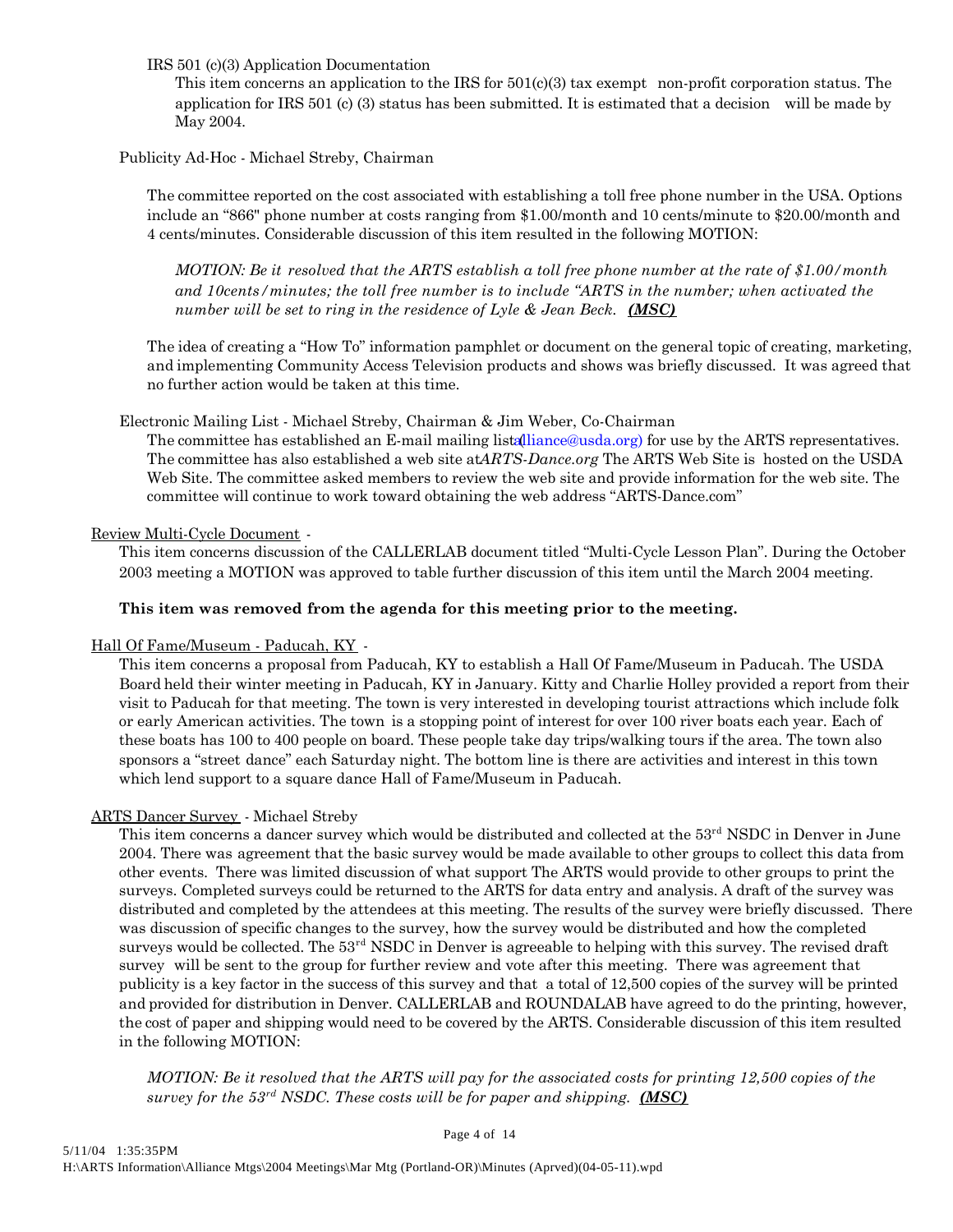#### Demographic Survey Information - (FYI)

CALLERLAB & The CALLERLAB Foundation have developed and mailed a demographic survey to collect information about the current dancer population. The information gathered may be used to provide potential sponsors with information about us. The Information will be provided to the ARTS to help further the goals of the *Phoenix Plan* and The ARTS. Distribution of the information from the survey is expected by the middle of April 2004 and will be made by the CALLERLAB Board/Executive Committee.

### Information Pamphlet -

This item concerns a document to publicize the ARTS. A sample of the document was distributed at the meeting. The sample is a Tri-Fold pamphlet to provide publicity and information about the ARTS. This would be an ARTS document and would be published under the ARTS logo and would include a list the ARTS organizations, the Mission Statement, Goals, information about what the ARTS is doing, and other appropriate information concerning the ARTS. There was discussion of specific changes to the document and how it would be distributed. The revised draft document will be sent to the group for further review and vote after this meeting. Considerable discussion of this item resulted in the following MOTION:

*MOTION: Be it resolved that the dancer information pamphlet be approved as revised. ARTS will pay for the associated costs for printing 10,000 copies of the document . These costs will be for paper and shipping. (MSC)*

The Publicity Ad-Hoc Committee will provide the finished document to CALLERLAB for printing after final approval.

# PR Seminar at NSDC -

This item consists of a proposal to create and present information to publicize the mission, goals, accomplishments, and organization of the ARTS. This information would be presented at a future NSDC. There was agreement that a Public Relations seminar to publicize the mission, goals, accomplishments, and organization of the ARTS would be planned for a future NSDC. The seminars and panels are set for Denver, so this seminar is not possible in 2004.

There were reports of other presentations which will be made in Denver. These are not specifically for the ARTS, however, the presenters will be able to provide some ARTS information. The Education committee for the 54 NSDC in Portland, OR has been contacted and has agreed to provide space and time for three one hour presentations. Jim Hensley and Pat Demerath are Co-Chair for this item with members: Tim Crawford and Michael Streby. A plan for the 54 <sup>th</sup> NSDC in Portland needs to be developed for presentations specifically for information for The ARTS.

#### Development of Plans - Fundraising - Corporate Sponsorship - Grant Writing -

This item includes discussion of a proposal to develop plans for the following issues: 1) Professional Fund Raising; 2) Corporate Sponsorship; and 3) Grant Writing. During the October 2003 meeting a Fund Raising Ad-Hoc Committee was formed to address these issues. Committee members are: Pat Demerath as Chairman with members Jim Hensley and Tim Marriner. Pat Demerath made presentations on the following items. The Power Point presentations for these plans are attached. There was agreement that the Secretary would send a copy of the revised presentations, as provided by Pat, to all reps.

#### A) Professional Fund Raising (Attachment 3)

A fund raising plan should be created to address the issue of raising money for the ARTS. There was agreement that Fund Raising is the most important of these three items at this time. A goal of the June meeting was set to identify Fund raising sources/ideas. An estimate of 24 months was presented for completion.

#### B) Corporate Sponsorship (Attachment 4)

This plan would be intended to attract corporate sponsors who might wish to use square, line, contra and round dancing in their advertisements and public relations. This plan should include some actions/recommendations to improve the "hayseed" image of square dancing activities. There was general agreement that this plan is important for the future, but that further action on this plan should be deferred. An estimate of two years was presented for completion.

Page 5 of 14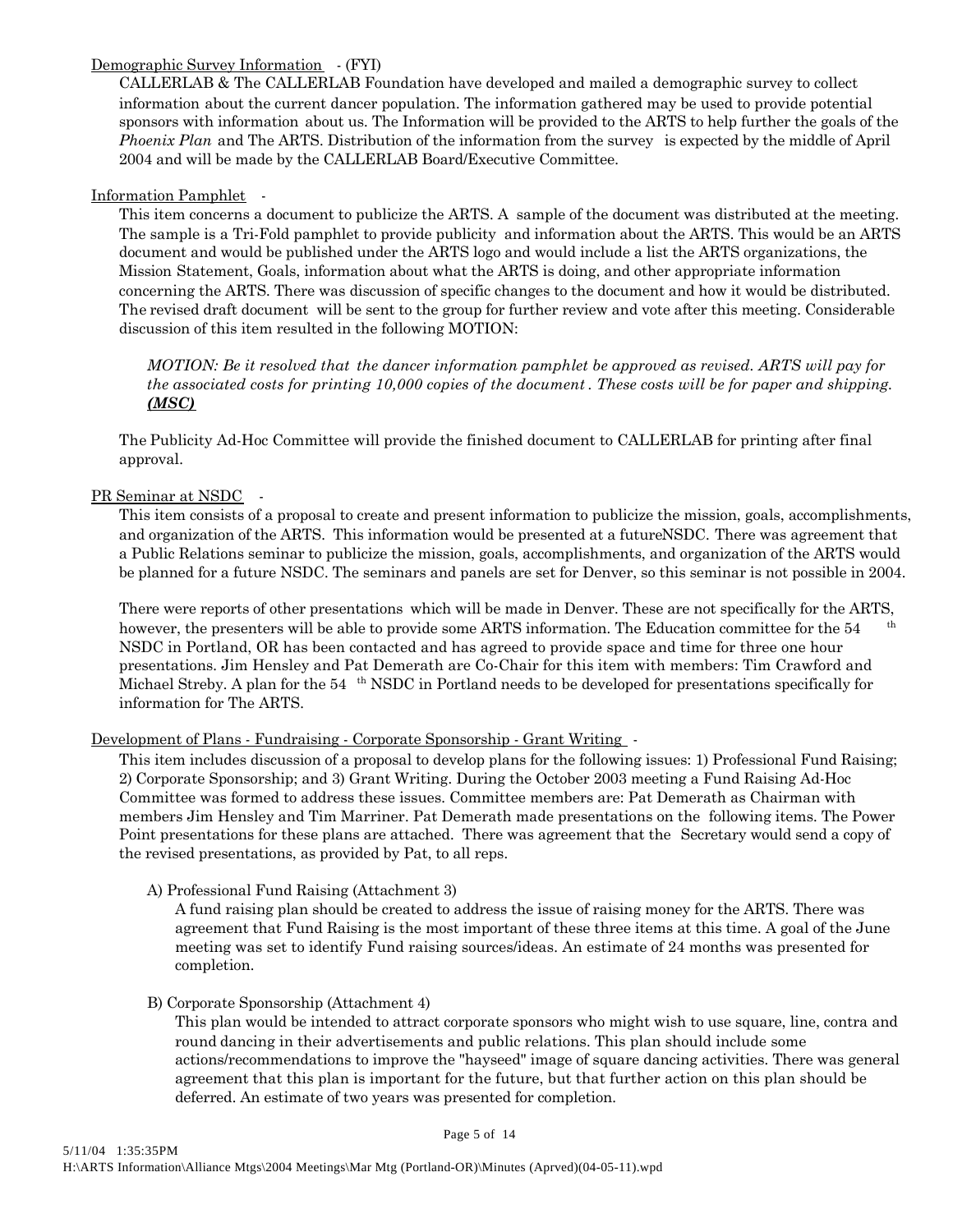### C) Grant Writing (Attachment 5)

This plan would be intended to search for funding for square dancing from public, corporate, foundation, individual, and family foundations. There was general agreement that this plan is important for the future, but that further action on this plan should be deferred. An estimate of 40 months was presented for completion.

# Development of Lobbyist Attraction Plan - (Attachment 6)

This item includes a plan intended to obtain federal support in any legislation that might be in the Congress, the Executive Departments and Federal Agencies such as the ARTS. There was agreement that further discussion of this item would be deferred until the June 2004 ARTS meeting.

# Development of a Square Dancing Image Enhancement Plan - (Attachment 7)

This item includes a plan to upgrade the public's view of square dancing. There was agreement that further discussion of this item would be deferred until the June 2004 ARTS meeting.

#### NEW BUSINESS -

# Possible Grant Source -

The Draper Richards Foundation provides selected social entrepreneurs with funding of \$100,000 a year for three years, specifically and solely for entrepreneurs starting new nonprofit organizations. The foundation awards four fellowships a year and, like a venture capital fund, offers strategic and organizational assistance in addition to financial support. Projects selected by the foundation will demonstrate innovative ways to solve existing social problems. The foundation will accept proposals for a variety of public service areas, including but not limited to education, youth and families, the environment, arts, and community and economic development. The foundation seeks organizations that are (or plan to be) national or global in scope. They do not fund research, scholarships, or local community-based organizations. Applicant organizations must demonstrate that their idea is sustainable, scalable, and has the potential to create significant social change. In addition, the founder/entrepreneur must have the skills to manage a national or global organization. For more information: http://www.draperrichards.org/ They accept proposals at any time of the year; applications are reviewed when they are received.

Pat Demerath reported in his presentation on Grant Writing that this Foundation had indicated the foundation would not be suitable for our request. However, Pat did indicate a request could be submitted.

#### Consider Memberships -

This item includes consideration of Associate, Individual, Life, Supporting, and Honorary Memberships. Treasurer. The following have been submitted for membership: 1) Individual Memberships: Charlie and Kitty Holley (donation of \$100.00), Lyle and Jean Beck (donation of \$100) John & Dimple Williford, and Steve & Holli Barber; 2) Associate Membership the Square Dance Association of San Diego County, Inc. (donation of \$100.00)

*MOTION: Be it resolved that the following be approved as Individual Members: Charlie & Kitty Holley, Lyle & Jean Beck, John & Dimple Williford, Steve & Holli Barber. (MSC)*

*MOTION: Be it resolved that the following be approved as Associate Member: Square Dance Association of San Diego County, Inc. (MSC)*

#### Election of Officers -

The following officers were elected for a term through October 2005:

- 1) Chair Person Jim Maczko
- 2) Vice Chair Person Henry & Barbara Israel
- 3) Secretary Jerry Reed
- 4) Treasurer Edythe & Jim Weber.

Discussion of this item resulted in agreement that the bank account for the organization would be set for a single signature. There was brief discussion of making the Treasure position a three year term. There was suggestion that the list of elected Board members be included on the ARTS information Brochure.

#### Page 6 of 14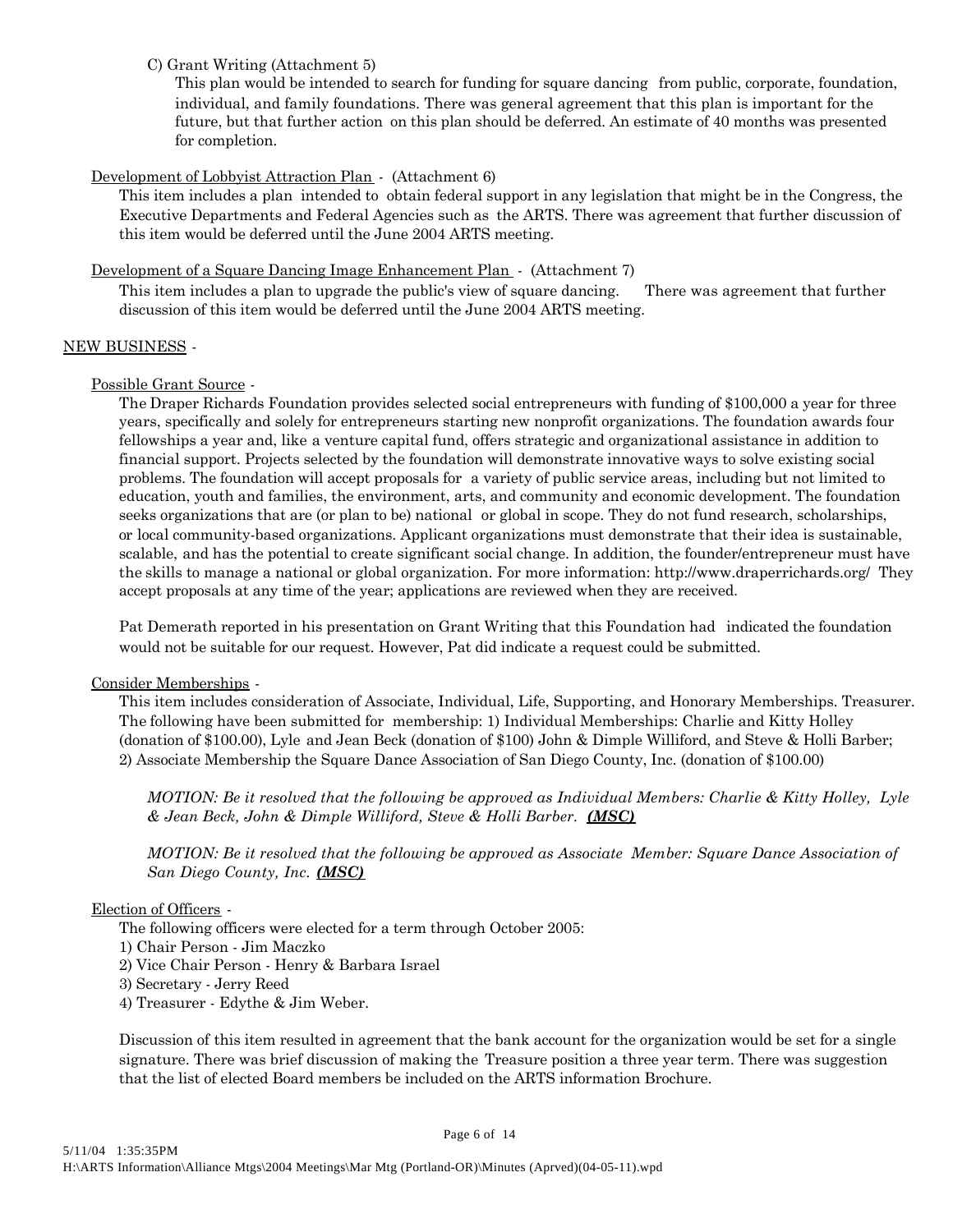Following the election the following MOTION was made:

# *MOTION: Be it resolved that the ballots for the Chair position be destroyed. (MSC)*

# Executive Secretary/Administrative Assistant - (FYI)

This item concerns a discussion of whether the ARTS should hire an Executive Secretary and/or an Administrative Assistant. There was brief discussion of this item. There was agreement that creation of such a position at this time would not be a good idea. This item will be discussed further at a later time.

# USABDA (Poss Ask To Join ARTS) - (FYI)

This item concerns a discussion of the United States Armature Ballroom Dancing Association and whether the ARTS should extend an invitation to that organization to join the ARTS. The following information is provided for information. The General Plans and Goals of the USABDA include: 1) provide improved guidance to regions and chapters on how to better MARKET ballroom dancing to the public. Use a special team to focus on developing and applying improved marketing strategies and techniques, 2) ADOPT Partnership Programs with OTHER organizations to encourage and support both recreational and competitive dance programs for youth, 3) Recruit independent dance organizations as affiliate members of USABDA. Chuck Weiss agreed to gather more information about this group prior to the June 2004 ARTS meeting. There was brief discussion of this item with agreement that no further action should be taken at this time. Discussion of this item resulted in the following MOTION:

*MOTION: Be It Resolved That: Further discussion of the United Ballroom Dancers of America be tabled until the June 2004 ARTS meeting. (MSC)*

# Next Meeting -

The ACA has offered to host a meeting of the ARTS in Denver, CO immediately following the 53<sup>rd</sup> NSDC Convention. The 53rd NSDC General Chairman has indicated a room would be available beginning at 9:00 AM on Sunday, June 27, 2004. Discussion of this item resulted in the following MOTION:

*MOTION: Be It Resolved That: The next ARTS meeting will be hosted by American Callers Association and held on Sunday, June 27, 2004 in Denver CO. (MSC)*

There was some discussion of the meeting after the June 2004 meeting in Denver. The Single Square Dancers have offered to host an ARTS meeting over Labor Day Weekend in Atlanta. There will be further discussion of this item during the June 2004 meeting.

Page 7 of 14

# ADJOURNMENT

The meeting was adjourned at 2:40 PM on Monday March 22, 2004.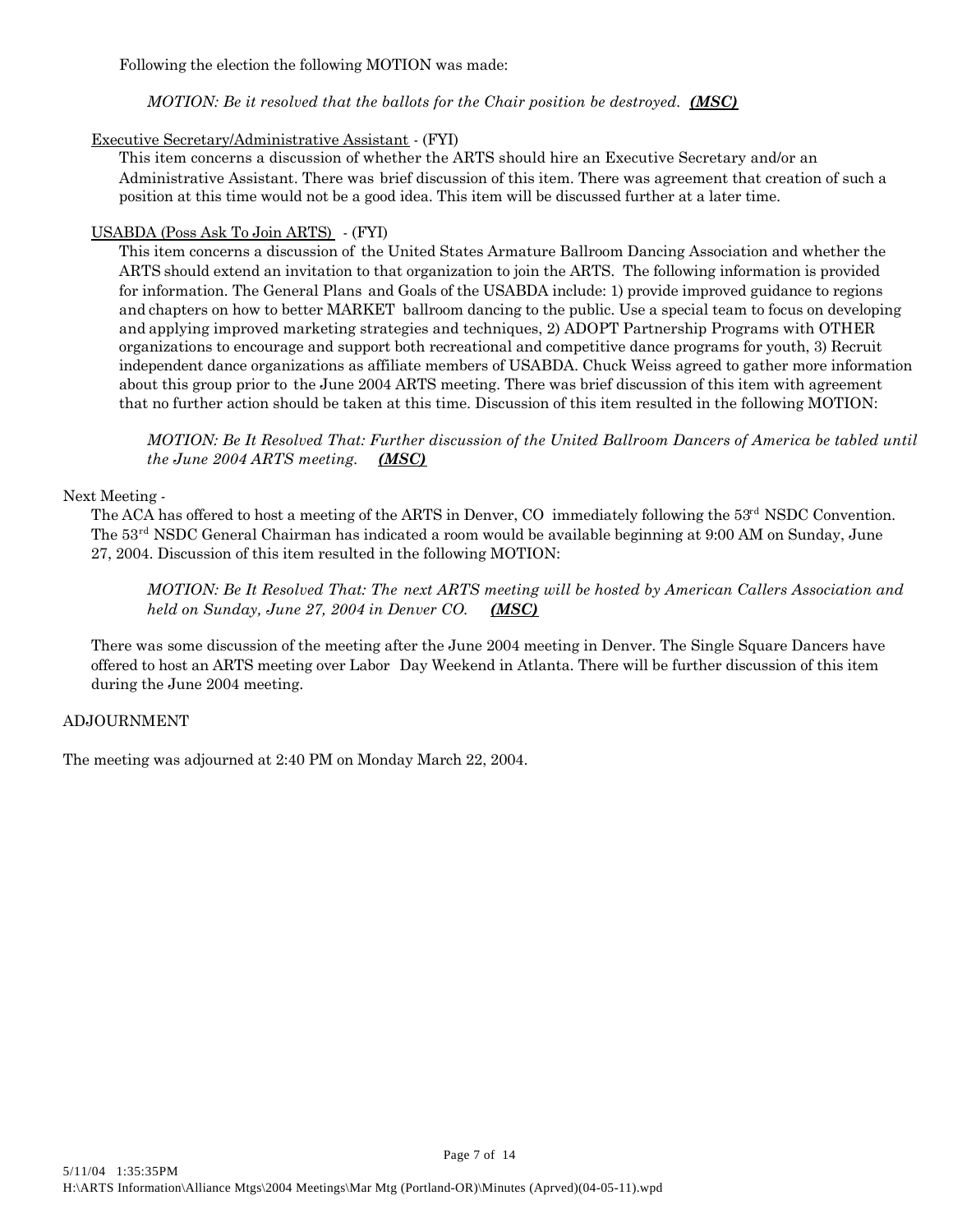# **March 21 - 22, 2004 ARTS Meeting Attachment (1) (Financial Report)Page 1 of 1)**

The ALLIANCE OF ROUND, TRADITIONAL AND SQUARE — Dance Articles of Incorporation, as approved during the Fall ARTS meeting in Orlando, with minor modifications suggested by the legal firm of Wyatt — Early — Hams – Wheeler LLP — High Point, North Carolina — were recorded on December 5, 2003 with the North Carolina Secretary of State (file No. C200332100316) as a Non-Profit Corporation. Copies of these Articles of Incorporation are provided for your records. We wish to express our appreciation for the assistance of Gene and Connie Triplett who are serving as the Incorporators of the AR TS in the State of North Carolina.

The ARTS-Dance Bylaws, as adopted via electronic vote of the Governing Board on December 18, 2003, were submitted, along with the completed application forms to the Internal Revenue Service to obtain Federal Non-Profit status as a 501 (c)(3) on January 5, 2004. The IRS has acknowledged receipt of the documents and has indicated that approximately 120 days are required to review these materials.

Both the incorporation and non-profit filings were assisted by Wyatt — Early — Hams — Wheeler LLP — High Point, North Carolina. Their assistance has been extremely helpful and their charges have been most reasonable. Their initial invoice of \$637.3T was discounted to the amount of our \$500 retainer. Subsequently they have invoiced an additional \$166.25. These bills have been paid along with other costs associated with incorporation (\$60.00 — North Carolina Incorporation Filing Fees; \$500 — IRS Form 1023 Filing Fees).

In addition to these start-up fees : \$79.50 has been paid to Deerfield Hosting to reserve the ARTS-Dance domain name for a period of ten years; and \$30.00 was paid to the California Secretary of State to obtain a Statement and Designation by Foreign Corporation to enable the ARTS to maintain its checking account in California: A full income/Expense Statement is provided detailing all income and expenses to date.

The ARTS-Dance has continued to receive contributions from within the Square Dance community: the Missouri Federation of Square and Round Dance Clubs; the California Square Dance Council; USA West Policy Board: Charlie and Kitty Holley: United S <sup>quare</sup> Dancers of America; ROUNDALAB; Lyle and Jean Beck; and the Square Dannce, Association of San Diego County.

| Total Income Received to Date | \$6.185.77 |
|-------------------------------|------------|
| Total Expenses to Date        | \$2,437.46 |
| Current Bank Account Balance  | \$3.748.31 |

As these contributions have been received we have issued Certificates of Appreciation to each group or individual in the name of the Alliance of Round, Traditional and S<sup>quare-Dance.</sup> Inc. In addition. as the Governing Board has voted to extend Individual and Associate Memberships to these contributors we have issued Certificates of Membership in the Alliance of Round, Traditional and Square-Dance, Inc.To date, Wells Fargo Bank has not charged a monthly fee even though we have never achieved the \$4,000 minimum balance required for the bank to waive their \$10 monthly service charges.

It was suggested during the Fall 2003 ARTS meeting that Quick Books Accounting Software for Non-Profit Organizations be obtained at a cost of \$500. The Governing Board authonzed the expenditure of up to \$500 for the purchase of this software. It has subsequently been recommended that Quick Books Standard Version accounting software available at a cost of approximately \$175 wouid be sufficient for the needs of the ARTS. To date, no accounting software has been purchased.

There remains a supply of ARTS T-Shirts available to be sold. Currently, Gene and Connie Triplett, Charlie and Kitty Holley and Patty Wilcox have supplies of these color  $\epsilon_{\text{ut}}$  T-Shirts. 1 hese shirts are being sold for \$12.00 each tor the medium through large sizes and \$14.04 for sizes XX and XXX. The income and expenses for these shirts is reflected on the attached financial report.

Page 8 of 14

ARTS fund raising dances are scheduled for April t0. 2004 in San Diego : California and April 17, 2004 in Montgomery, Alabama. While much has been achieved, there is still a lot more to be accomplished, Jim Maczko – Acting Treasurer - Alliance of Round, Traditional and Square-Dance, Inc.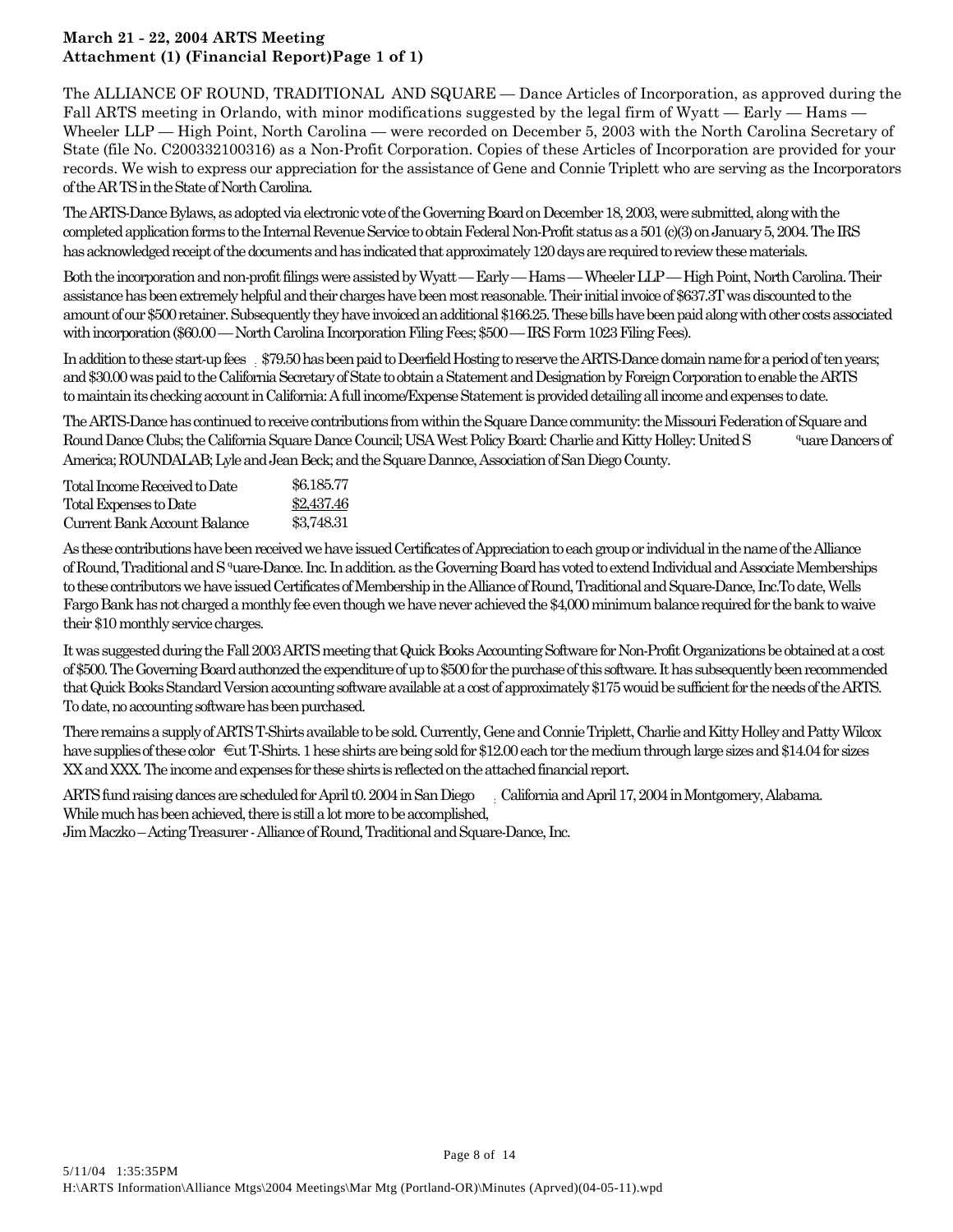#### **March 21 - 22, 2004 ARTS Meeting Attachment (2) (Action By Arts Governing Board -E-mail)Page 1 of 1)** *The following are ARTS Governing Board Actions Taken By E-mail Since the October 2003 ARTS Meeting*

ARTS LOG# 03-01027-001 (October 2003 Meeting Minutes)

MOTION: Be It Resolved That: The minutes of the ARTS meeting held October 19 - 20, 2003 in Orlando, FL (Draft 3, dated November 11, 2003) be approved. (APPROVED 11/21/2003)

ARTS LOG 03-1031-001 (Incorporation Of ARTS)

MOTION: Be It Resolved That: The draft Articles Of Incorporation, discussed at the Oct 2003 ARTS meeting In Orlando, FL and subsequently modified and provided by Jim Maczko be approved. These Articles Of incorporation shall be approved by the ARTS designated attorney. Gene Triplett shall be authorized to sign as the sole Incorporator and to act as the Registered Agent in North Carolina for the ARTS. (APPROVED 11/19/2003)

ARTS LOG# 03-1110-001 (ARTS Bylaws) MOTION: Be It Resolved That: The ARTS Bylaws, Draft 7, dated November 21, 2003, be approved. (APPROVED 12/18/2003)

ARTS LOG 03-1111-001 (ARTS Logo) MOTION: Be It Resolved That: The Proposed ARTS Logo "A" be approved. OR MOTION: Be It Resolved That: The Proposed ARTS Logo "B" be approved. (LOGO "B" APPROVED 12/03/2003)

# ARTS LOG# 03-1213-001 (Mar 04 Mtg-Brief)

MOTION: Be It Resolved That: The ARTS pay expenses for Marty Mayo to attend the March 2004 ARTS meeting in Portland, OR to provide a presentation on the Phoenix Plan and the Focus Group surveys conducted for the CALLERLAB Foundation. (NOT APPROVED 01/27/2004)

# ARTS LOG# 03-1215-001 (E-mail Voting-Members)

MOTION: Be It Resolved That: An E-mail vote to approve Associate Members and Individual Members be allowed be approved. (APPROVED 01/07/2004)

ARTS LOG# 04-0107-0001 (Associate & Individual Members MOTION: Be It Resolved That: The ARTS Governing Board confirm Associate Membership for the 2004 calendar year for: Sandpipers Square Dance Club - Encinitas, CA; Single Spinners Square Dance Club - San Diego, CA; California Square Dance Council, Inc.; Missouri Federation of Square ''n Round Dance Clubs. Be It Further Resolved That: The ARTS Governing Board confirm Individual Membership for the 2004 calendar year for: Jerry and Del Reed; Jim Maczko; Tom Van Ourlerk. (Both APPROVED/NOT APPROVED - 02/10/2004)

ARTS LOG# 04-0119-001 (E-mail Voting-Procedures) MOTION: Be It Resolved That: The procedures for conducting E-mail discussions and voting established by the document titled "ARTS Email Procedures (Actions By The Governing Board) (Draft 2 - February 5, 004) be approved. (APPROVED 02-21-2004)

ARTS LOG 04-0127-001 (Mtg Reps) This was an ACTION Requested message to obtain a list of the organization reps for the March 2004 ARTS Meeting (COMPLETED 02/05/2004)

#### ARTS LOG# 04-0202-002 (Poss Grant - Social Entrepreneurs)

This ARTS LOG concerned a message we received providing information about funding from the Draper Richards Foundation. This foundation provides funds to new nonprofit organizations which can demonstrate that their idea is sustainable, scalable, and has the potential to create significant social change. (COMPLETED 03/10/2004)

ARTS LOG# 04-0209-001 (MAR 2004 Mtg Agenda - Draft 2) This ARTS LOG concerned the agenda for the March 2004 ARTS meeting in Portland OR. (COMPLETED 03/06/2004)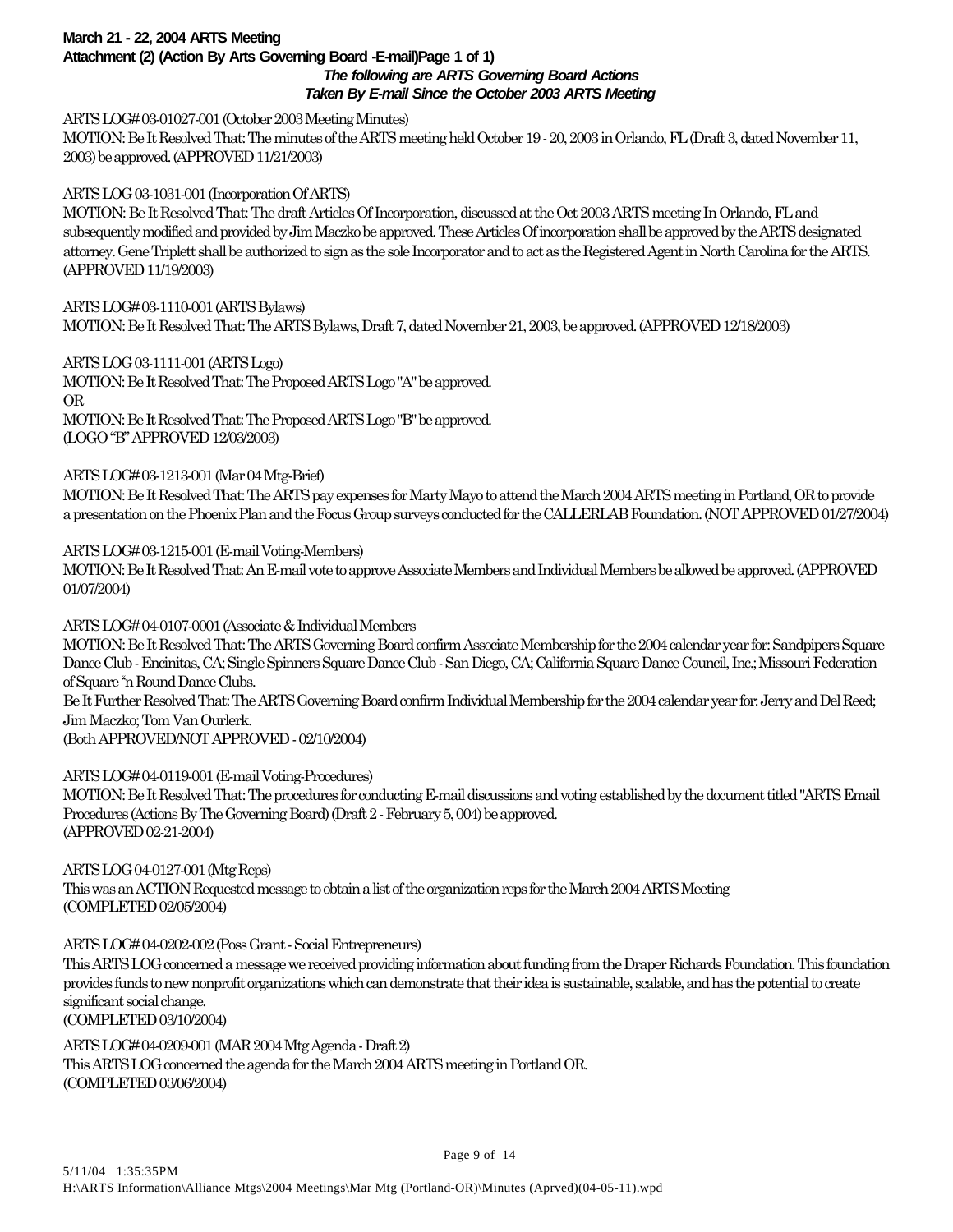# **March 21 - 22, 2004 ARTS Meeting Attachment (3) (Fund raising Plan, October 10, 2003 - Page 1 of 1)**

# **Talking Paper for the ARTS Alliance on Professional Fundraising**

Critical Need for Fundraising: To support the initiatives of the Alliance to gain corporate sponsorship, improve the image of square dancing, obtain lobbyist support, and grant writing and selection support.

Assumption: Internal fundraising solely by square dance organizations will not be adequate to support the ARTS initiatives. Please bear in mind that clubs, local associations, state associations only have a limited amount of funds and a limited amount of dancers to contribute. Also there may be a problem that might hurt the activity that dancers gave money in the past and saw no return/benefit.

Projected Solution: Locate professional fundraising organizations that could teach the ARTS community and assist them in raising funds as well as locating benefactors.

Professional Fund Raising Associations: Contact the Association of Fund Raising Professionals to determine if one of them might assist the ARTS in locating a professional fundraising association who might be willing to help and educate the ARTS Alliance.

Professional Fund Raising Organizations: Some work both sides of the fence. This means that they operate to find organizations that need fund raising. Also they represent various clients who wish to donate funds. This type of a company is looking for good prospects to support.

Necessary Activities: The ARTS must develop a strategic and implementation plans in fundraising. The time to create a plan to implement might be extensive.

- Develop and articulate a written case articulating a need for support.
- Develop a capital campaign to be used by the fund raisers.
- Develop planned giving programs.
- Research foundation fundraising organizations.
- Research the current trends in donor behavior.
- Develop both paper and electronic methods to raise funds.
- Create a team-training program for ARTS people to learn fundraising.
- Develop a written plan for accountability and budgeting.

Note 1: If the ARTS can find a company to assist them, the company normally does their research on the ARTS and will interview the ARTS to determine if there is a good fit or not.

Page 10 of 14

Note 2: Many of the fundraising companies will develop a model to teach the ARTS how to do the fundraising including training on leadership in fundraising.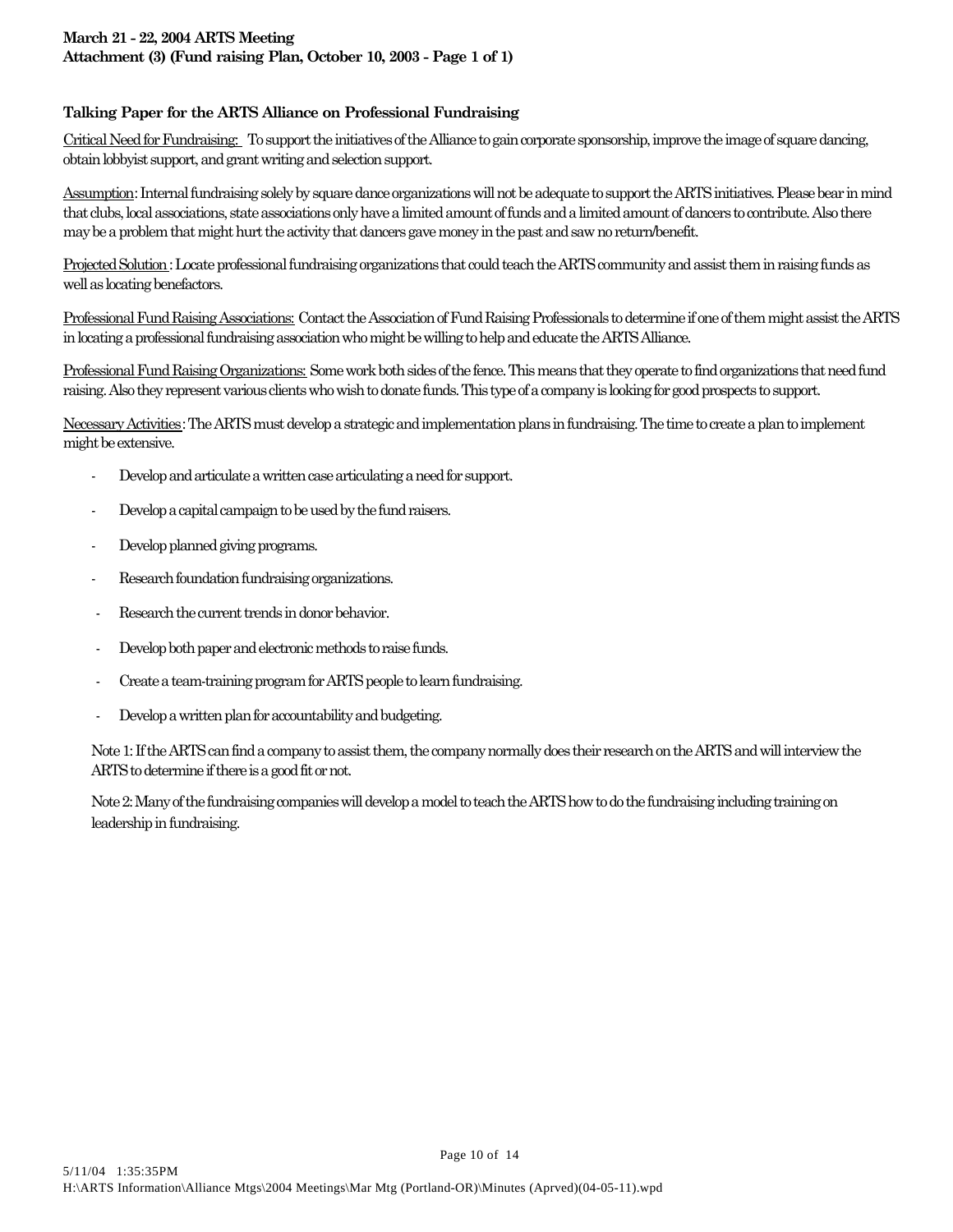# **Attachment (4) Corporate Sponsorship Plan, October 10, 2003 - Page 1 of 1)**

## **Talking Paper for the ARTS Alliance on Corporate Sponsorship**

Critical Need for Corporate Sponsorship: Corporate Sponsorship is the one way that square dancing may be able to reach many non-dancers and present square dancing to them in a positive light. The results may upgrade the ""hayseed"" and ""aging"" image on square dancing and to plant seeds tp attract new dancers. Corporate Sponsorship may come in two basic delivery systems. The first is to gain the support of several companies to use square dancing in their advertisement. Square Dancing will provide the callers, jingo music and dancers. The sponsorship company will provide the advertisements of its products including the square dancing. The ARTS Alliance may be asked to provide its concept on how to fit square dancing into the actual advertisement. This is often done via a Story-board or using visual imaging on computer graphics programs.

The second delivery system may be to seek corporate grants to sustain the ARTS with its own advertising to support square dancing. This delivery system will be addressed in the talking paper on Government, Corporate, Family, and Individual Grant solutions.

Assumption: Corporate marketing and advertising executives are often very critical and exacting before they offer to cooperate with an organization. They will research the market very carefully to determine that the square dancing / corporate partnership appears or infers that it will be a successful and profitable campaign for the company. They often are very meticulous on determining the political acceptable correctness of the corporation and square dancing. Additionally, when the corporation considers sponsorship for square dancing, the ARTS Alliance must be able to show a solid unity amongst the major organizations. As companies perform marketing research for square dancing, they will normally research national, state, local and club organizations to determine the unity / solidarity of the members of the activity.

<u>Projected Solution:</u> It will be critical that the ARTS Alliance gain the support of clubs, local associations, state associations, and national associations. Also the support may be ""in-kind"" support recognizing that these organizations have limited amounts of funds. In-kind contributions might be in the form of letters/emails from the myriad of square dance associations not financial support. If we ask them for financial assistance, we must present them with a viable plan, or there may be a problem as dancers gave money in the past and saw no return/benefit.

Necessary Activities: The ARTS must develop a plan and implement it to attract corporate sponsorships. The time to create a plan to implement might be extensive.

- Develop and articulate a written case articulating a need for corporate desirability for corporate sponsorship.
- Research the current trends in corporate sponsorship behaviors.
- Develop both paper and electronic methods to contact selected corporations.
- Develop a written plan for accountability and budgeting.

Note 1: If the ARTS can find a company to sponsor square dancing, the company normally does their research on the ARTS and will interview the ARTS to determine if there is a good fit or not.

Page 11 of 14

Note 2: A well developed and thought out plan to recruit corporate sponsorship of square dancing will be critical to gaining any sponsorship.

Note 3: The ARTS must include a method on how to work with the sponsorship company on how to meld square dancing with their advertisement including choice of music, costumes, locations, settings etc.

Note 4: This type of plan must be very detailed and inclusive and will be very time consuming in its development.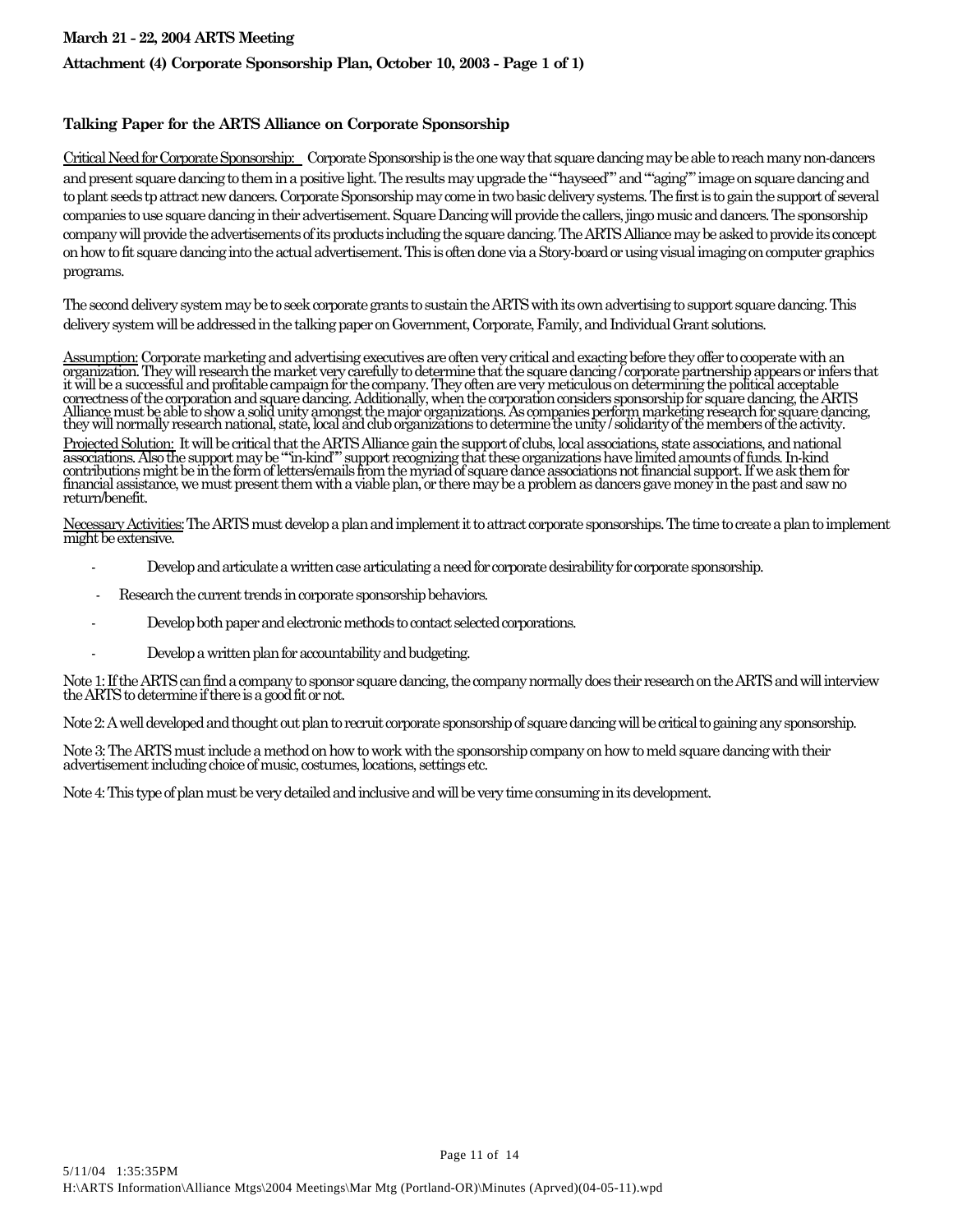# **Attachment (5) Grant Writing Plan, October 10, 2003 - Page 1 of 1)**

# **Talking Paper for the ARTS Alliance on Fundraising through Grants**

Critical Need for Fundraising through Grants: To help fund the Alliance Initiatives corporate sponsorship, improve the image of square dancing, and to obtain lobbyist support.

Assumption: Internal fundraising solely by square dance organizations will not be adequate to support the ARTS initiatives. It is important that the ARTS Alliance keep in mind that clubs, local associations, and state associations only have a limited amount of funds and a limited amount of dancers to contribute. Also there may be a problem that might hurt the activity that dancers gave money in the past and saw no return/benefit. One possible method to gain funds for the ARTS Alliance to work toward completing its initiatives is to create a plan for effective grant writing, application and implementation.

Projected Solution: Develop an active grant writing plan to search for funds that could be used to implement the ARTS Alliance initiatives.

Professional Grant Writing Associations: The Alliance may be able to locate a company who writes grants professionally or even teach selected members how to write grants that could be approved.

Necessary Activities: The ARTS must develop a grant writing plan and begin work on searching for various governments levels, corporate, foundations and personal grants that the ARTS might be able to qualify and garner the funds. Grant writing is long and extensive. Some grants offer outlines and may take up to 25 ––50 pages of justification and demonstrating the plan. As a result, the time to create a plan to implement and write grants might be extensive. Whether or not the ARTS writes a grant in house or through a compensated organization, the ARTS Alliance is still responsible to demonstrating the needs and to develop, provide in depth information on what activities the grant moneys will support, and manage an accountability program to demonstrate how the funds were spent.

- Research the current trends in grants programs.
- Create a team-training program for ARTS people to learn grant writing.
- Develop and articulate a written case articulating a need for support.
- Develop a plan to demonstrate what the grant funds will accomplish.

In some cases, lobbyist and political support may be needed to earn the grant along with the completed grant request package.

Develop a written plan for accountability and budgeting.

Note: a grant writing company may develop a program to teach the ARTS how to do the fundraising including training on leadership in fundraising.

Page 12 of 14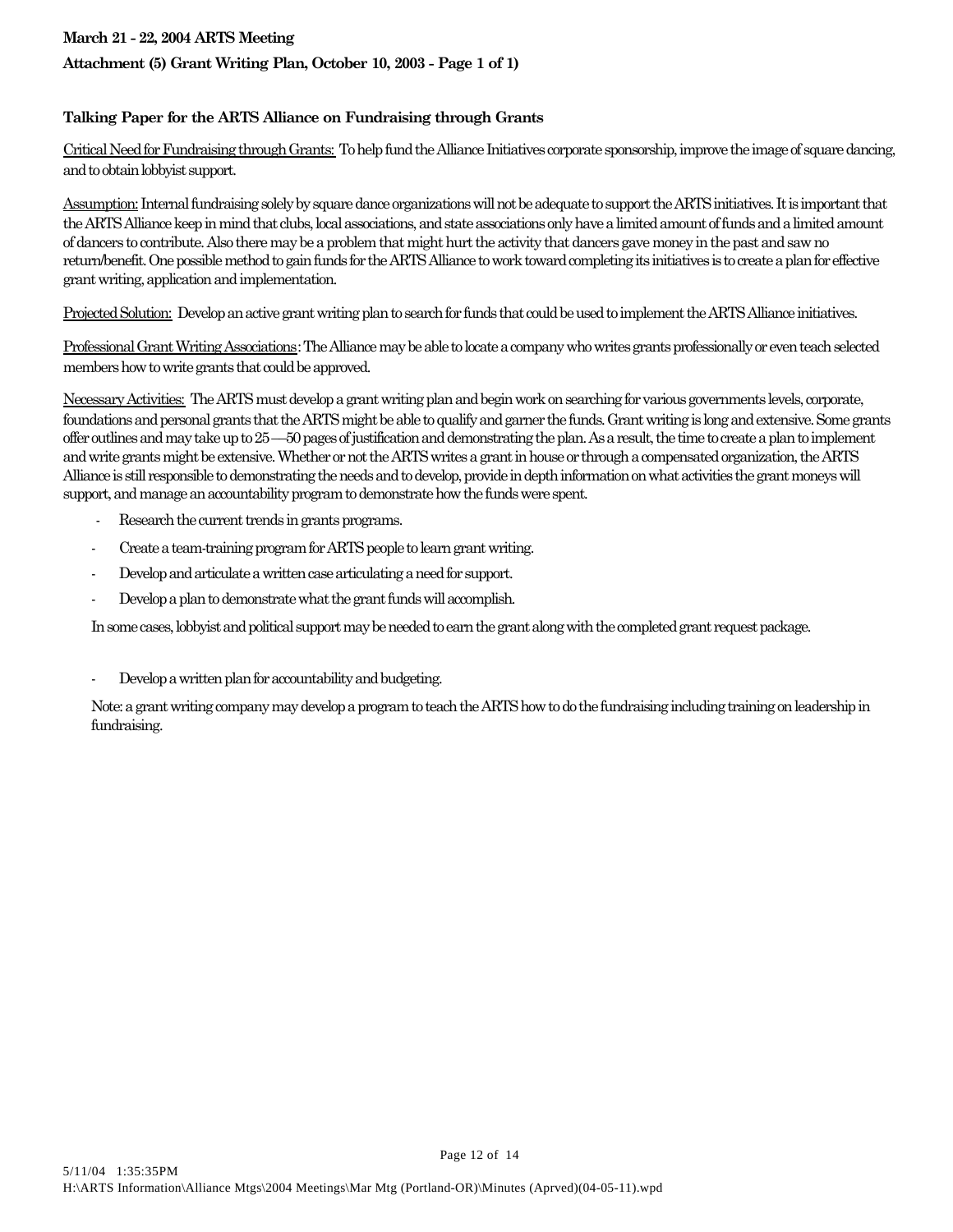# **Attachment (6) (Lobbyist Attraction Plan, October 10, 2003 - Page 1 of 1)**

## **Talking Paper for the ARTS Alliance on Lobbyist Support and Representation**

Critical Need for Lobbyist Support : A lobbyist organization can support the ARTS Alliance in three main areas: (1) Locating/selecting/pushing for legislation that would be friendly to square dancing; (2) Representing the ARTS Alliance with federal and state governments in obtaining approval on any grants submitted; (3) Coordinating with legislators to include legislation that the ARTS Alliance requests.

Assumption: Lobbyists organizations are professionals who know their way around government organizations and bureaucracies. Often they can accomplish actions behind the scenes. The ARTS may benefit from lobbying activities especially with legislation, grant approvals, and budget development by a government agency or department. The ARTS will still have to provide information to the lobbyist organizations that will support ARTS activities.

Projected Solution: Develop a lobbyist plan, which includes the defining of specific ARTS initiatives and to search for lobbyist organizations that would represent and support these ARTS Alliance initiatives.

Necessary Activities: The ARTS must develop a lobbyist plan and begin work searching for various lobbyist organizations that the ARTS might be able work with in order to gain support for ARTS Alliance initiatives. Once again, this may be a long and extensive initiative. Whether or not the ARTS Alliance attempts to do its own lobbying or use a professional lobbyist, the ARTS Alliance is still responsible to demonstrate the needs and to develop, provide in depth information on what activities it wishes it will or the lobbyist organization will pursue for the Arts Alliance.

- Research the current lobbyist organization to look for one that might work with the ARTS Alliance.
- Develop and articulate a written case articulating a need for support.
- Develop a plan to demonstrate what ARTS Alliance initiatives need representation and support.